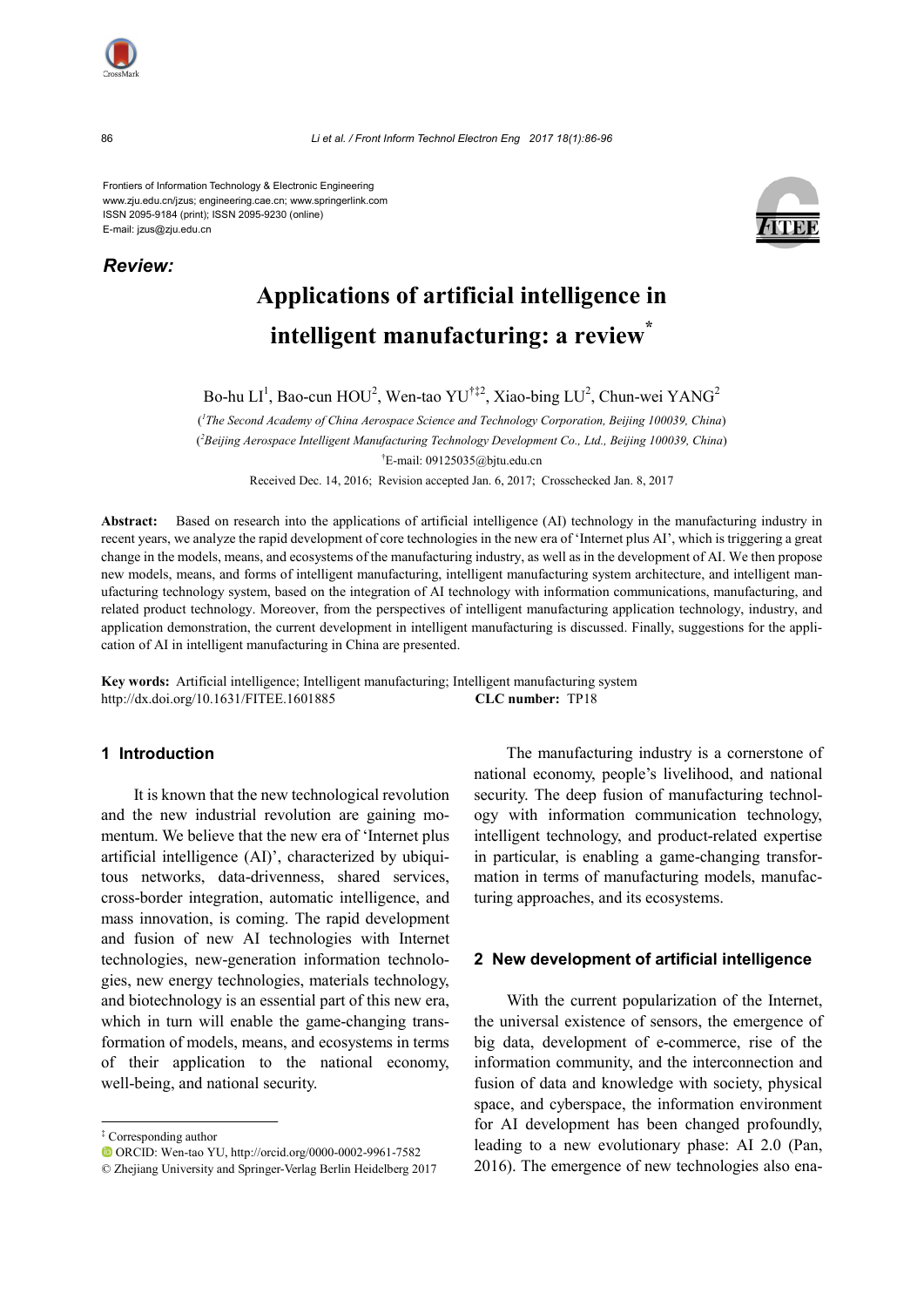bles a new phase of AI. The main features of AI 2.0 include the emergence of data-driven intuitive perception ability for intensive deep learning, Internetbased swarm intelligence, technology-oriented humanmachine hybrid augmented intelligence, as well as the rise of cross-media reasoning (Pan, 2016).

The continuous evolution of smart cities, intelligent medical care, intelligent transportation, intelligent logistics, intelligent robots, self-driving vehicles, smart-phones, intelligent toys, smart communities, and smart economies, to name but a few, provides a broad market demand and driving force in terms of new development of both AI technologies and applications.

# **3 Artificial intelligence facilitates the development of intelligent manufacturing**

We believe that intelligent manufacturing is a new manufacturing model and the technical means by which new information and communication technology, intelligent science and technology, large manufacturing technology (including design, production, management, testing, and integration), system engineering technology, and related product technology are integrated with the whole system and lifecycle of product development. The life cycle of manufacturing thus uses autonomous sensing, interconnection, collaboration, learning, analysis, cognition, decision-making, control, and the execution of human, machine, material, and environmental information to enable the integration and optimization of various aspects of a manufacturing enterprise or group, including three elements (people/organizations, operational management, and equipment and technology) and five flows (information flow, logistics flow, capital flow, knowledge flow, and service flow). This facilitates production and provides a high efficiency, high quality, cost-effective, and environmentfriendly service for users, and therefore improves the market competitiveness of the manufacturing enterprise or group.

AI technology facilitates the development of new models, means, and forms, system architecture, and technology systems in the domain of intelligent manufacturing (Li *et al*., 2014; NMSAC and SAC-CAE, 2016).

# **3.1 New models, means, and forms of intelligent manufacturing**

New models: Internet-based, service-oriented, collaborative, customizable, flexible, and socialized intelligent manufacturing system that is used to facilitate production and provide services to users.

New means: human-machine integrated smart manufacturing systems featuring digitalization, Internet of Things, virtualization, service, collaboration, customization, flexibility, and intelligence.

New form: intelligent manufacturing ecology with the characteristics of ubiquitous interconnection, data-drivenness, cross-border integration, autonomous intelligence, and mass innovation.

The deep integration of the application of these models, means, and forms will ultimately form an ecosystem of intelligent manufacturing (Fig. 1).



**Fig. 1 New models, means, and forms of intelligent manufacturing**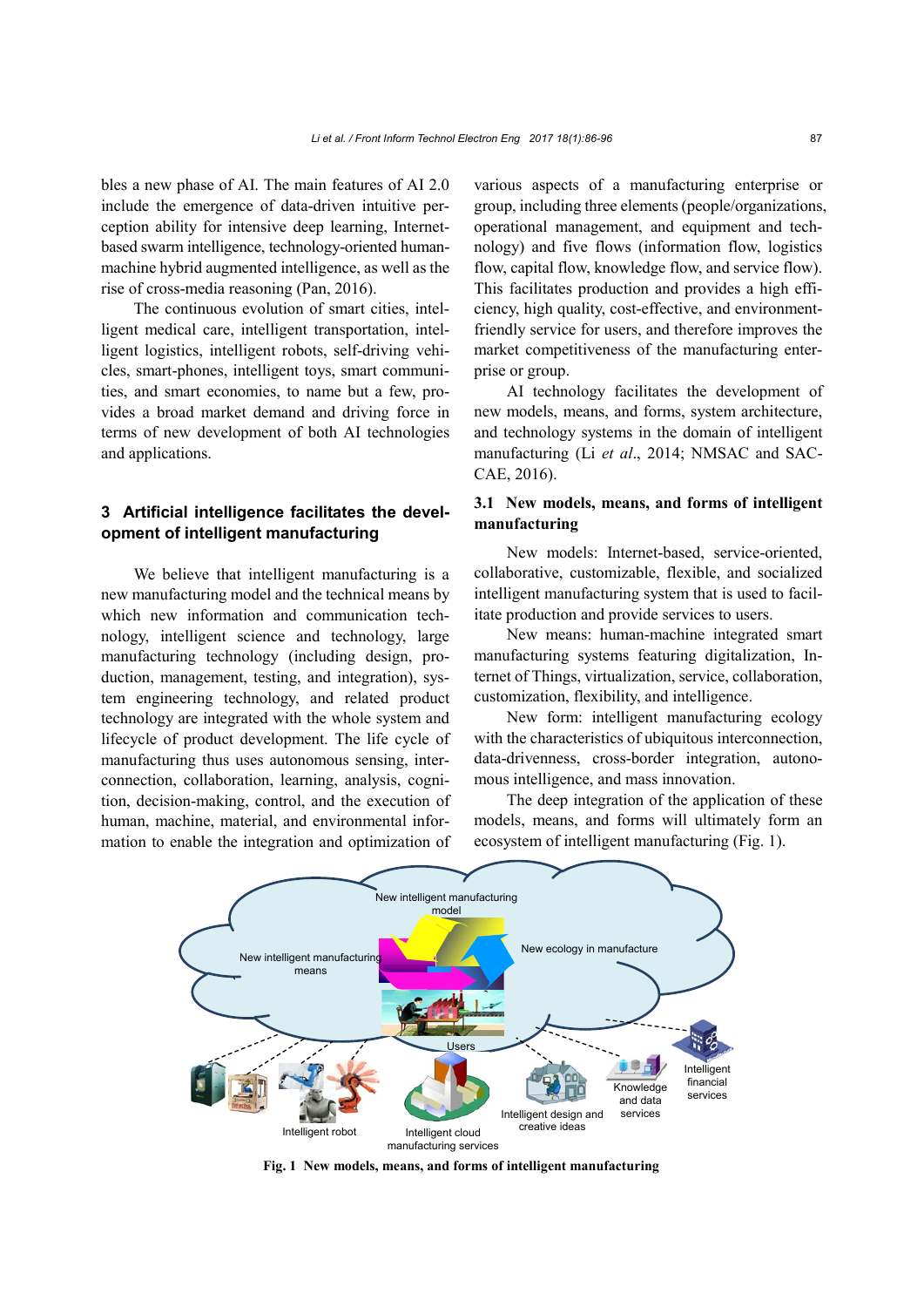### **3.2 Intelligent manufacturing system architecture**

AI is applied in the field of intelligent manufacturing through the intelligent manufacturing system. The application of AI beyond the intelligent manufacturing system does not make any sense. Against the background of 'Internet plus AI', the intelligent manufacturing system is characterized by autonomous intelligent sensing, interconnection, collaboration, learning, analysis, cognition, decisionmaking, control, and execution of human, machine, material, environment, and information in the whole system and life cycle. The system consists of a resources/capacities layer, a ubiquitous network layer, a service platform, an intelligent cloud service application layer, as well as a security management and standard specification system (Fig. 2).

## 3.2.1 Resources/capacities layer

The resources/capacities layer includes manufacturing resources and manufacturing capacities,

including: (1) hard manufacturing resources such as machine tools, robots, machining centers, computing equipment, simulation test equipment, materials and energies; (2) soft manufacturing resources such as models, (big) data, software, information, and knowledge in the manufacturing process; (3) manufacturing capacities of demonstration, design, production, simulation, experiment, management, sales, operation, maintenance, and integration in the manufacturing process as well as new digital, networked, and intelligent manufacturing interconnection products.

## 3.2.2 Ubiquitous network layer

The ubiquitous network layer consists of a physical network layer, a virtual network layer, a business arrangement layer, and an intelligence sensing/access layer.

1. The physical network layer includes mainly optical broadband, programmable switches, wireless base stations, communication satellites, ground base stations, aircraft, boats, etc.



**Fig. 2 Intelligent manufacturing system architecture**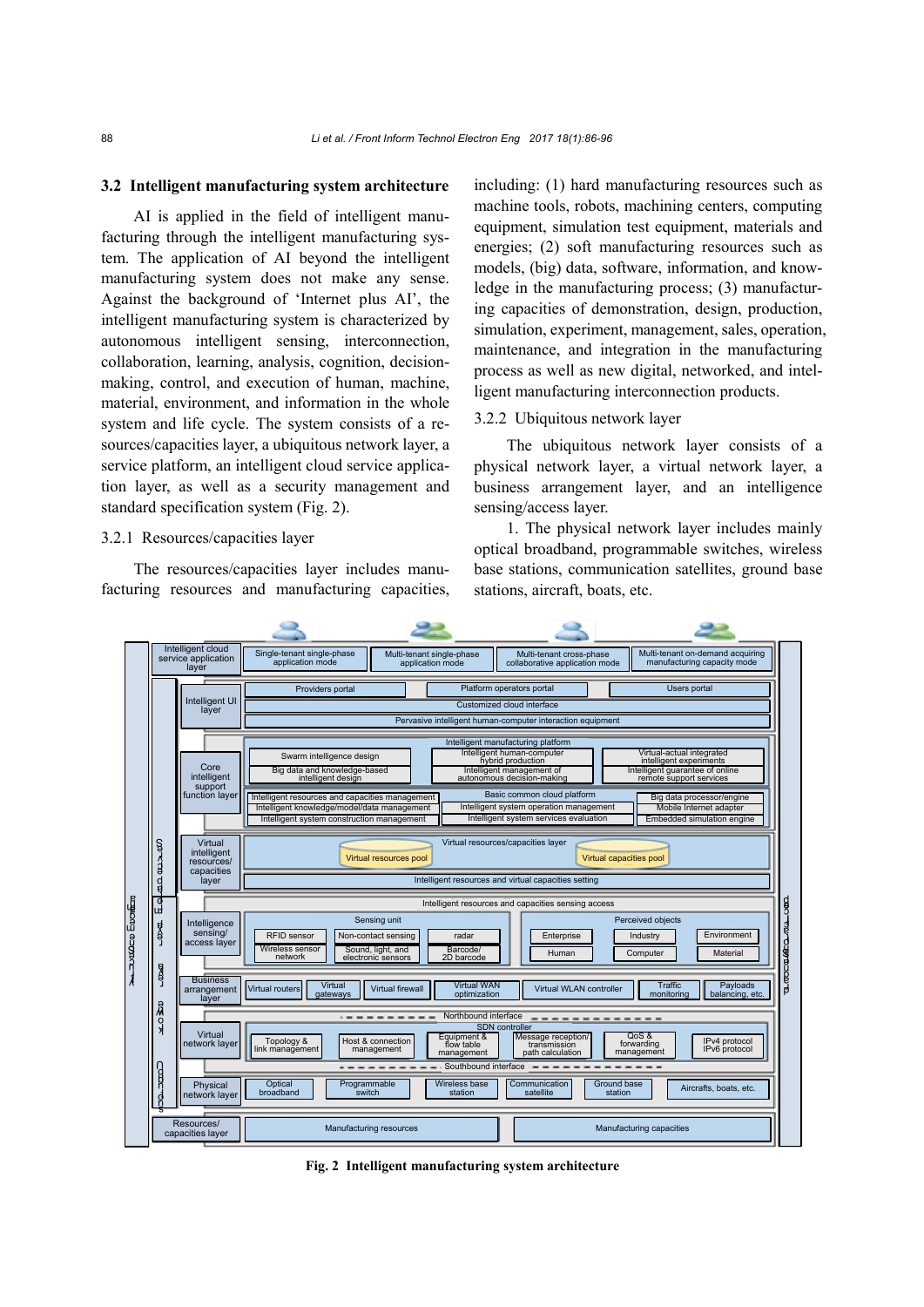2. The virtual network layer achieves an open network through southbound and northbound interfaces for topology management, host management, equipment management, message reception and transmission, quality of service (QoS) management, and IPv4/IPv6 protocol management.

3. The business arrangement layer provides the network functions in the form of software, through software and hardware decoupling and function abstracting to achieve rapid development and deployment of new businesses, and provides virtual router, virtual firewall, virtual wide area network (WAN) optimization and control, traffic monitoring, payloads balancing, etc.

4. The intelligence sensing/access layer senses objects such as enterprise, industry, human, machine, and material through the intelligent sensing units of a radio frequency identification (RFID) sensor, wireless sensor network, sound, light and electronic sensors/ equipment, bar code/2D bar code and radar, and transferring data and instructions through a network.

#### 3.2.3 Service platform layer

The service platform layer consists of a virtual intelligent resources/capacities layer, a core intelligent support function layer, and an intelligent user interface (UI) layer.

1. The virtual intelligent resources/capacities layer provides an intelligent description and virtual setting of manufacturing resources/capacities to map the physical resources/capacities onto logical intelligent resources/capacities to form a virtual intelligent resources/capacities pool.

2. The core intelligent support function layer consists of a basic common cloud platform and an intelligent manufacturing platform, each respectively providing the base middleware functions such as intelligent system construction management, intelligent system operation management, intelligent system service evaluation, AI engine, and intelligent manufacturing functions such as swarm intelligence

design, big data and knowledge-based intelligence design, intelligent human-computer hybrid production, virtual-actual combination of intelligent experiments, intelligent management of autonomous decision-making, and intelligent guarantee of online service remote support.

3. The intelligent UI layer pervasively supports intelligent terminal interaction equipment for service providers, operators, and users to achieve a customized user environment.

3.2.4 Intelligent cloud service application layer

The intelligent cloud service application layer highlights the role of the human/organization including four application modes: single-tenant singlephase application mode, multi-tenant single-phase application mode, multi-tenant cross-phase collaborative application mode, and multi-tenant on-demand acquiring manufacturing capacity mode. It also supports autonomous intelligent sensing, interconnection, collaboration, learning, analysis, prediction, decisionmaking, control, and execution of human, computer, material, environment, and information in the application of the intelligent manufacturing system.

3.2.5 Security management and standard specifications

Security management and standard specifications include an autonomously controllable security protection system to ensure user identification, resource access, and data security of the intelligent manufacturing system, and a standard specifications system to standardize the application of the intelligent manufacturing system technology and the access, supervision, and evaluation of the platform.

Obviously, the intelligent manufacturing system is a kind of intelligent manufacturing networked services system based on a ubiquitous network and its combination, which integrates human/machine/goods/ environment/information and provides resources and capacities for intelligent manufacturing and



**Fig. 3 The five types of intelligent manufacturing system technology**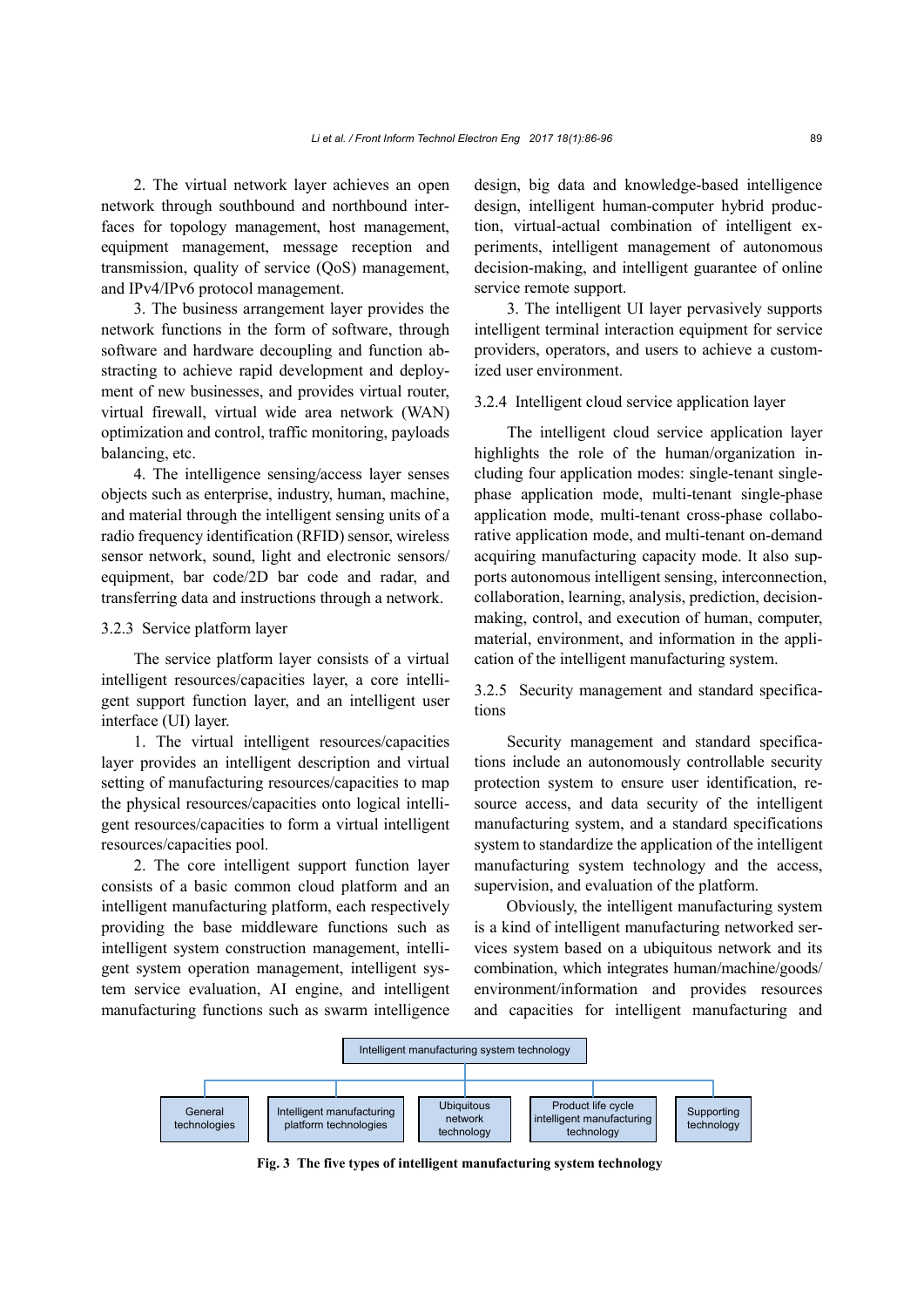on-demand services at any time and any place. It is a networked intelligent manufacturing system based on 'Internet (Cloud) plus resources and capacities for intelligent manufacturing' that integrates human, machine, and goods.

## **3.3 Intelligent manufacturing technology system**

The intelligent manufacturing technology system consists mainly of general technology, basic platform technology, intelligent manufacturing platform technology, ubiquitous network technology, product life cycle intelligent manufacturing technology, and supporting technology (Fig. 3).

## 3.3.1 General technology

General technology includes mainly intelligent manufacturing architecture technology, softwaredefined networking (SDN) system architecture technology, space-air-ground system architecture technology, business model, enterprise modeling and simulation technologies of intelligent manufacturing services, system development and application technology, intelligent manufacturing security technology, intelligent manufacturing evaluation technology, and intelligent manufacturing standardization technology.

## 3.3.2 Intelligent manufacturing platform technology

Intelligent manufacturing platform technology includes mainly intelligent manufacturing oriented big data network interconnection technology, intelligent resources/capacity sensing and Internet of Things technology, intelligent resource/virtual capacity and service technology, intelligent service environment construction/management/operation/ evaluation technology, intelligent knowledge/model/ big data management, analysis and mining technology, intelligent human-computer interaction technology/ swarm intelligence design technology, intelligent design technology based on big data and knowledge, intelligent human-computer hybrid production technology, virtual-actual combination intelligent experiment technology, intelligent management technology of autonomous decision-making and intelligent guarantee technology of online remote support services.

## 3.3.3 Ubiquitous network technology

Ubiquitous network technology consists mainly of integrated fusion network technology and spaceair-ground network technology.

3.3.4 Product life cycle intelligent manufacturing technology

Product life cycle intelligent manufacturing technology consists mainly of intelligent cloud innovation design technology, intelligent cloud product design technology, intelligent cloud production equipment technology, intelligent cloud operation and management technology, intelligent cloud simulation and experiment technology, and intelligent cloud service guarantee technology.

### 3.3.5 Supporting technology

Supporting technology consists mainly of AI 2.0 technology (Pan, 2016), information and communication technologies (such as big-data-based technology, cloud computing technology, modeling and simulation technology), new manufacturing technologies (such as 3D print technology, electrochemical machining technology), and professional technology of the manufacturing application area (professional technology of aviation, aerospace, shipbuilding, automobile, and other industries).

# **4 Evaluation of the application of AI in intelligent manufacturing**

The integrated application of AI in the area of intelligent manufacturing may be evaluated by considering three aspects: application technology, industry, and application effect.

With application technology, the level and capacity of infrastructure construction, single applications, synergy applications, and business development need to be assessed. The evaluation of industry development covers intelligent products (products that may complete their tasks intelligently and autonomously) and intelligently connected products (intelligent products that may form an ecological network), intelligent industrial software, the development of hardware that supports intelligent design/ production/management/commissioning/security, and the development and operation of intelligent manufacturing systems at different levels of the intelligent manufacturing unit, intelligent workshop, intelligent factories, and intelligent industry. For application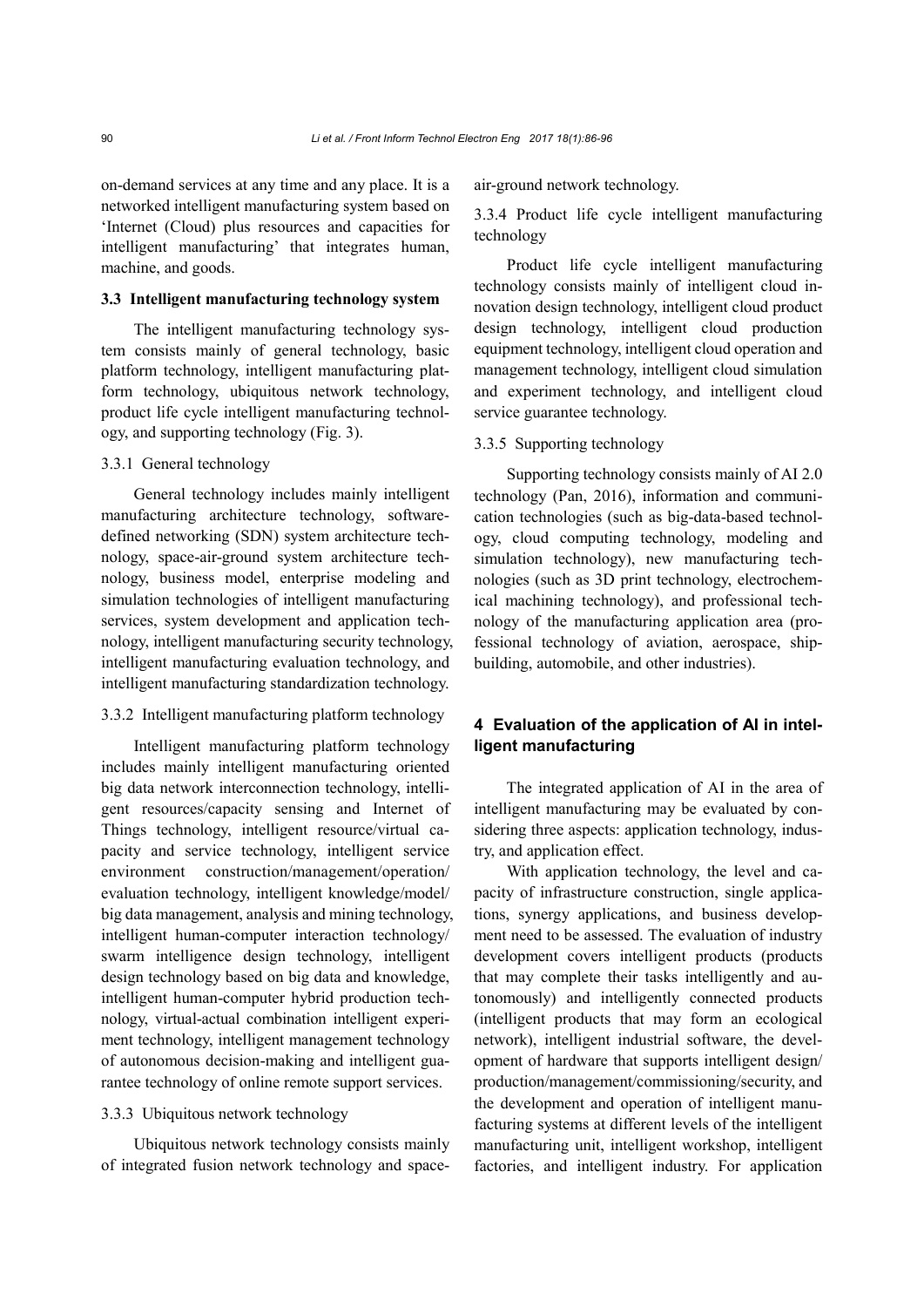effects, it is suggested to focus the evaluation on the changes to competitiveness and the changes to social and economic benefits in order to measure the direct or indirect effects of the intelligent manufacturing system on enhancement of capability and economic benefits.

# **5 Current global development of intelligent manufacturing**

## **5.1 Overseas development**

Developed countries, such as the US and Germany in particular, have drafted innovative strategies and policies on intelligent manufacturing, such as the 'Advanced Manufacturing Partnership Plan' (2011) and 'Industrial Internet' (2012) in the US, and the 'Industry 4.0 Plan' (2013) in Germany.

In 2012, GE in the US proposed the concept of 'Industrial Internet', which can connect intelligent equipment, people, and data and analyze such data in an intelligent manner to enable smarter decisionmaking by humans and machines. The three major components of the Industrial Internet are intelligent equipment, intelligent systems and intelligent decision-making. The Industrial Internet may be seen as the circulation among, and interaction between, data, hardware, software, and intelligence. It can store, analyze, and visualize data acquired through intelligent equipment and networks for final intelligent decision-making based on intelligent information. The maximal potential of the Industrial Internet will be realized through the holistic integration of the three components—intelligent equipment, intelligent systems, and intelligent decisions—with machines, equipment sets, facilities, and system networks (Evans and Annunziata, 2012).

In 2013, Germany launched its Industry 4.0 plan, where the strategic idea of 'one core, two topics, three-dimensional integration, and eight plans' is proposed, with special emphasis on intelligent factories and intelligent production as the 'two major themes' for research. Cyber physical system (CPS) networks and the construction of correspondent intelligent equipment systems became its main concerns. In Industry 4.0, intelligent manufacturing systems can perceive and monitor massive data in real time, generated in the process of production, and realize intelligent analysis and decision-making so as to transform production mode into intelligent manufacturing, cloud-end collaborative manufacturing, and customer tailored production, and realize the integration of more production factors in a more scientific manner. The essence of Industry 4.0 is to realize the 'intelligent factory' based on the 'cyber physical system'. Production equipment will implement real-time sensing by integrating different sensors with precise process control through the network and data. For production management, a series of technologies will be adopted, which will constitute a service cloud and provide physical equipment with information perception, network communication, precise control, and remote coordination capabilities (Drath and Horch, 2014; Lasi *et al*., 2014; Wang, 2015; Ivanov *et al*., 2016).

It is obvious that the development of technologies, industries, and applications in intelligent manufacturing became the main concern in each country's strategic plan. Both the US and Germany are in leading positions in terms of their strategic plans.

CPS-based intelligent manufacturing technology in Germany has achieved milestone results, and Industrial Internet based intelligent manufacturing technology in the US has also accomplished initial outcomes. Germany focuses on the research of underlying technologies for manufacturers, such as intelligent sensing, wireless sensor networks, and CPSs, while the US prioritizes the IT technologies on the top layer such as cloud computing, big data, and virtual reality (Lee *et al*., 2015[; Posada](http://xueshu.baidu.com/s?wd=author%3A%28Posada%2C%20Jorge%29%20&tn=SE_baiduxueshu_c1gjeupa&ie=utf-8&sc_f_para=sc_hilight%3Dperson) *et al*., 2015).

The intelligent manufacturing industries in Germany and the US have begun to take shape with the development of intelligent manufacturing system tools and platforms such as the industrial Internet platform Predix developed by GE in the US and the digital cloud service platform Sinalytics built by Siemens in Germany. Four core functions of Predix include security monitoring of networked assets, industrial data management, industrial data analysis, and cloud applications and mobility, which connect all types of industrial devices and suppliers to the cloud, providing asset performance management and operations optimization service. Siemens' Sinalytics platform can provide security communications and the integration and analysis of large amounts of machine-generated data, improving monitoring and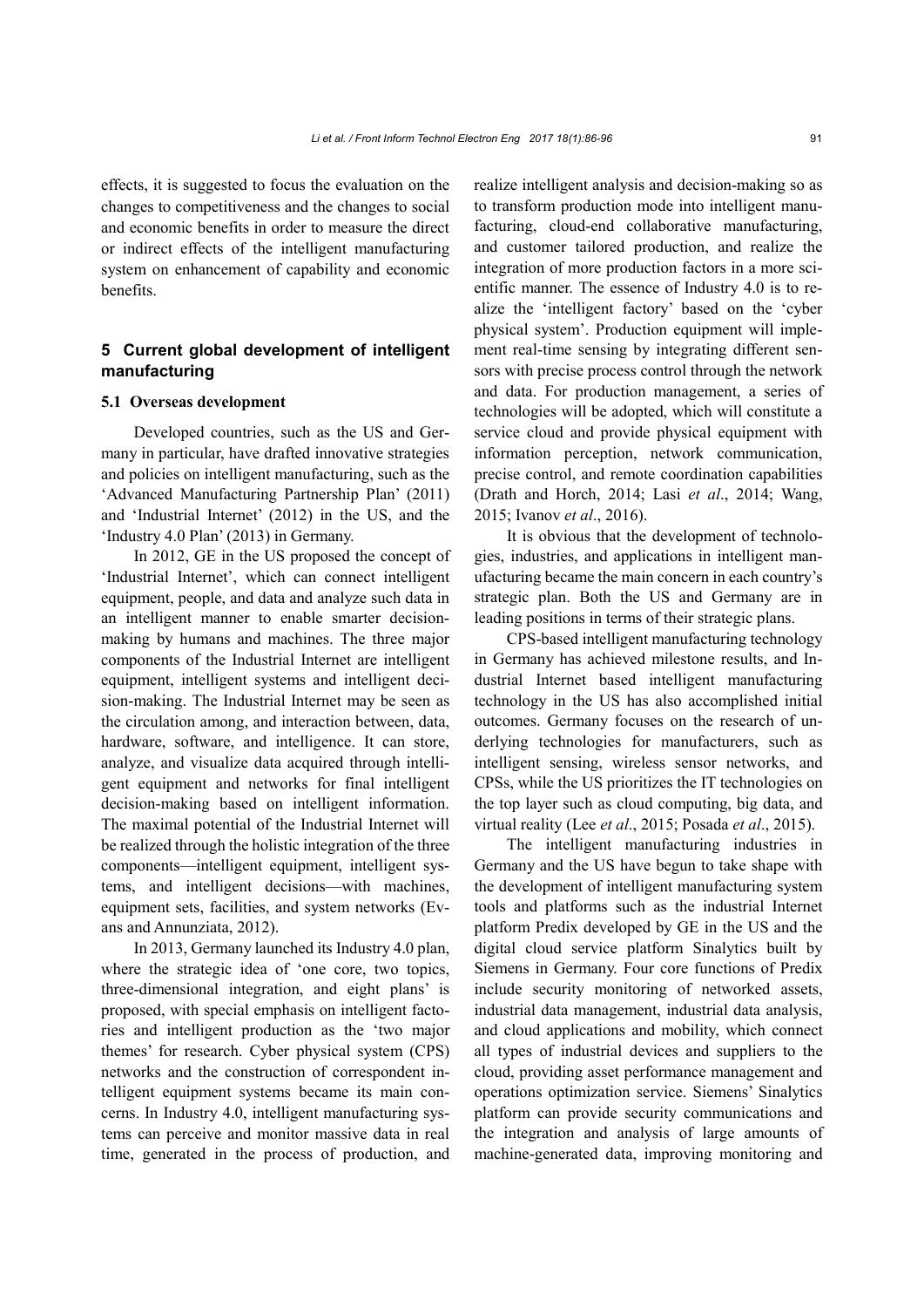optimization capabilities through data analysis and feedback for gas turbines, wind power generators, trains, buildings, and medical imaging systems. Intelligent Internet products, such as the intelligent Internet engine developed by GE, can connect aircraft engines to control systems. Sensors will gather data from the engine during its flight and transmit it to the ground for smart analysis so that engine operation conditions can be precisely detected and faults can be predicted to prompt proactive maintenance, improving the safety and service life of the engine (Yang, 2015; Li, 2016; [Winnig,](http://xueshu.baidu.com/s?wd=author%3A%28Laura%20W.%20Winnig%29%20&tn=SE_baiduxueshu_c1gjeupa&ie=utf-8&sc_f_para=sc_hilight%3Dperson) 2016).

In terms of the typical demonstration of intelligent manufacturing, Germany and the US spared no effort in demonstrating and promoting their development strategy to transform and upgrade their manufacturing industries. To a large extent, the demonstration and promotion of cross-industry, chain-wide, and comprehensive system solutions from multinational enterprises such as Siemens, SAP, and GE enable these enterprises to take a leading position in the restructuring process of global industry chains, value chains, and ecosystems. For example, the Germany Amberg factory is a model of an intelligent plant of the Siemens company. At Amberg, the real factory is operated together with the virtual factory, and the real factory data and production environments are reflected by the virtual factory, through which people can manage and control the real factory. Nearly 75% of the production operations have been automated. Products can communicate with the production equipment. IT systems take the role of controlling and optimizing all processes, ensuring a 99.9988% product qualification ratio. Compared to 1989 when the factory was first built, the number of employees remains basically unchanged, while production capacity has been increased by eight times, and the error rate per processing of a million electronic products has reduced to 1/40.

#### **5.2 Domestic development**

The manufacturing industry in China is facing a critical and historical moment in terms of the transformation from low end to the middle and high end of the value chain, from manufacturing giant to manufacturing power and from 'made in China' to 'created in China'. The Chinese government has proposed strategic plans of 'Made in China 2025', 'Guidance of the State Council on Promoting Internet+ Action', "Guidance of the State Council on Deepening Integration of Manufacturing and Internet", and the '13th Five-Year Plan on National Program for Science and Technology Innovation' to support the transformation. 'Made in China 2025' has clarified the strategic goals, guidance, and road map for 30 years, three steps and three stages to raise the country's manufacturing power. It sets the principles for becoming the second tier of the powerhouse in manufacturing: innovationdriven, quality first, environment-friendly development, structural optimization, talent-centric, as well as the strategic road maps: stick to the new model road to industrialization with Chinese characteristics, with the theme of innovative development, the focuses on enhancing quality and improving economic benefits, the main aim of accelerating deep penetration between new-generation informative techniques and manufacturing, and the highlights on smart manufacturing. The following are included therein:

Nine missions: (1) increasing innovative capability in national manufacturing, (2) promoting the deep fusion of information and industrialization, (3) strengthening the basic industry capacity, (4) booming the quality brand-building, (5) popularizing environment-friendly manufacturing, (6) advancing breakthroughs in key areas, (7) pushing forward further the structural adjustment to the manufacturing industry, (8) advancing services for manufacturing and production, and (9) increasing international involvement in manufacturing.

Ten major development fields: (1) the newgeneration information and communication technologies industry, (2) advanced numerically controlled machine tools and robots, (3) aviation and aerospace equipment, (4) ocean engineering equipment and high-tech marines, (5) railway transportation equipment, (6) energy-saving and new energy vehicles, (7) electric power equipment, (8) new materials, (9) biomedicine and high performance medical apparatus, and (10) agricultural equipment and machinery.

Five major programs: (1) a national innovation center construction program for the manufacturing industry, (2) a program of strengthening the industrial base, (3) deep integration of information technology and the industrialization program, (4) an environment-friendly manufacturing program, and (5) a high-end equipment innovation program.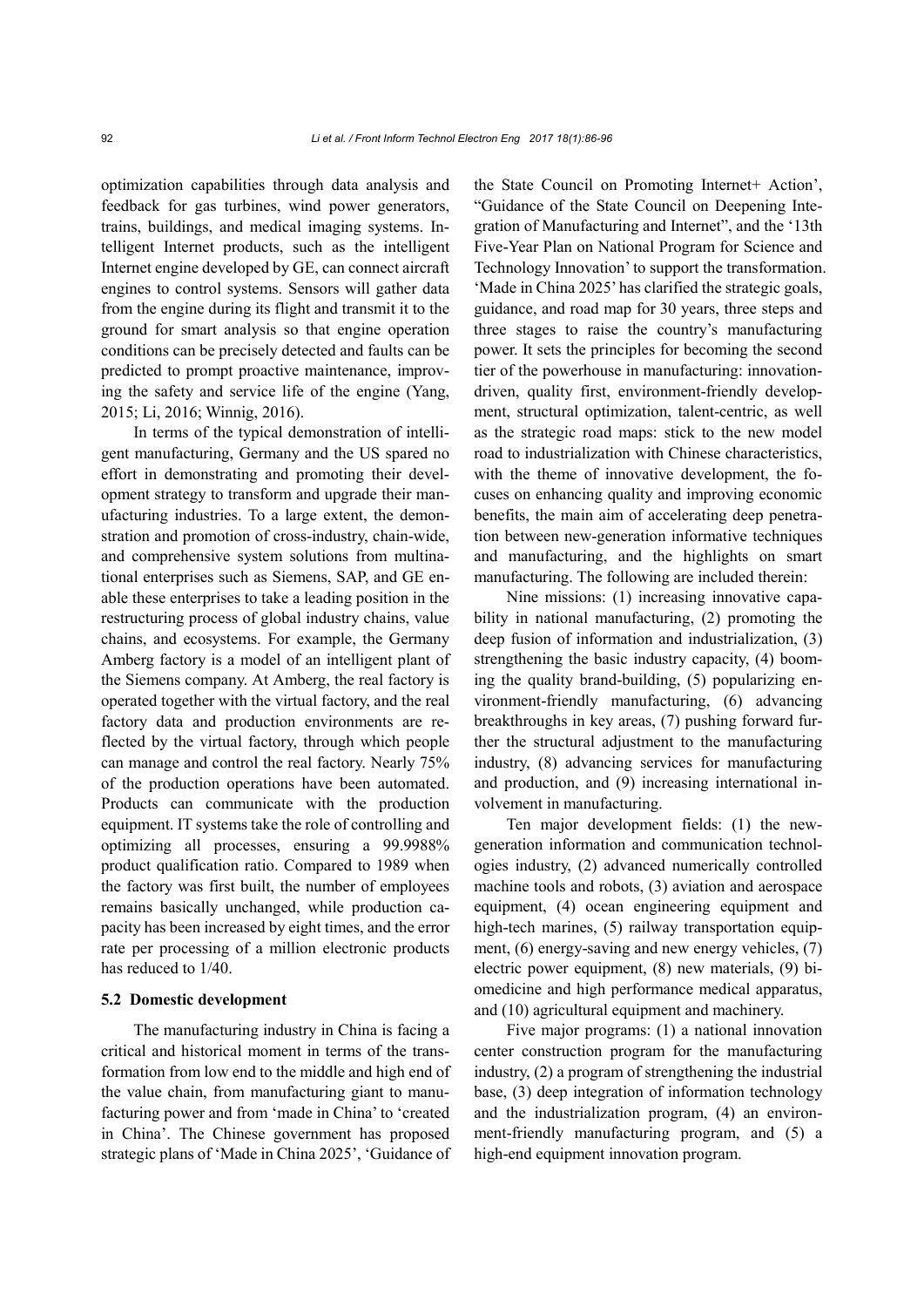Eight strategic supports and assurance: (1) strengthening reform in governance and administrative mechanisms, (2) building a fair competitive market environment, (3) improving financial support policies, (4) enhancing fiscal and tax policy support, (5) perfecting multi-level training systems for talent, (6) improving policies on small and micro businesses, (7) opening up further the manufacturing industry, and (8) enhancing the organizational mechanisms for implementation.

China has witnessed encouraging progress in technologies, industry, and applications in terms of intelligent manufacturing in recent years.

With regard to intelligent manufacturing technology, China first proposed models, approaches and forms of intelligent manufacturing based on cloud manufacturing in 2009 (Li *et al*., 2010). Its achievements have been popularly referred to, and recognized by, the international academic community (Ren *et al*., 2013). Furthermore, key areas of intelligent manufacturing have made significant breakthroughs, such as high-end computerized numerical control (CNC) machine tools, industrial robots, intelligent instruments, and additive manufacturing, establishing an initial intelligent manufacturing standard system (Miao, 2016).

With regard to intelligent manufacturing industry development, network infrastructure has stepped into a higher level and, according to Miao (2016), breakthroughs have been made in high performance computing, networking communication equipment, intelligent terminals, and software, forming a series of mobile Internet, big data, and cloud computing leading enterprises, which support the development of intelligent manufacturing. In the field of intelligent products and intelligent Internet product development, recent breakthroughs include products and services such as intelligent hardware and the Internet of Vehicles. Taking intelligent hardware devices as an example, the volume of global retail market for wearable smart equipment is 72 million in 2015, with an increase of 132% compared with that in 2014. The overall volume is expected to reach 196.9 million by 2020, and compared to 179 000 in 2013, the annual growth rate will be 25%. As for China, market volume was 4.3 million units in 2014, growing to 16.8 million units in 2015. Close to 1/4 of the global market volume, the growth rate in China is significantly higher than the global average.

Thanks to typical demonstrations of intelligent manufacturing, intelligence levels have been improving in key areas such as research and development design, production equipment, process management, logistics and distribution, and energy management. According to Miao (2016), the penetration rate of digital design tools in key industries is over 85%. In recent years, Chinese enterprises such as China Aerospace Science and Industry Corp., Qingdao Haier Group, and Red Collar Group have implemented intelligent manufacturing applications. Taking CASIC as an example, CASICloud, the first cloud manufacturing platform, has been on-line for over a year, attracting more than 230 000 registrations and releasing over 43 billion CNY CASIC business demands regarding all aspects of the manufacturing industry. Over 1000 innovation and entrepreneurship projects have been released on-line, and cooperation with international intelligent manufacturing and scientific services is underway.

In general, however, the manufacturing industry in China is facing some arduous challenges, and we need to accelerate 'five transformations': (1) the transformation from a technology follower to an independent developer and then a technology leader; (2) from traditional manufacturing to digital, network, and intelligent manufacturing, (3) from extensive manufacturing to high quality and efficient manufacturing, (4) from resource consumption and environment pollution manufacturing to green manufacturing, and (5) from production manufacturing to production+service manufacturing. Intelligent manufacturing in our country is still in the beginning stages in terms of application technology, industrialization, and application. The recently released 'Intelligent Manufacturing Development Plan'(2016–2020) of China pointed out that:

"The manufacturing industry in China is in a phase of imbalanced development among different regions, industries, and enterprises, where mechanization, electrification, automation, and digitization co-exist. Development of intelligent manufacturing faces many problems: key common technology and core equipment being controlled by other countries; the weak security basis of the intelligent manufacturing standard, software, network, and information; immature new modes of intelligent manufacturing; insufficient supply of systemic and holistic solutions; lack of international leading enterprises and intelli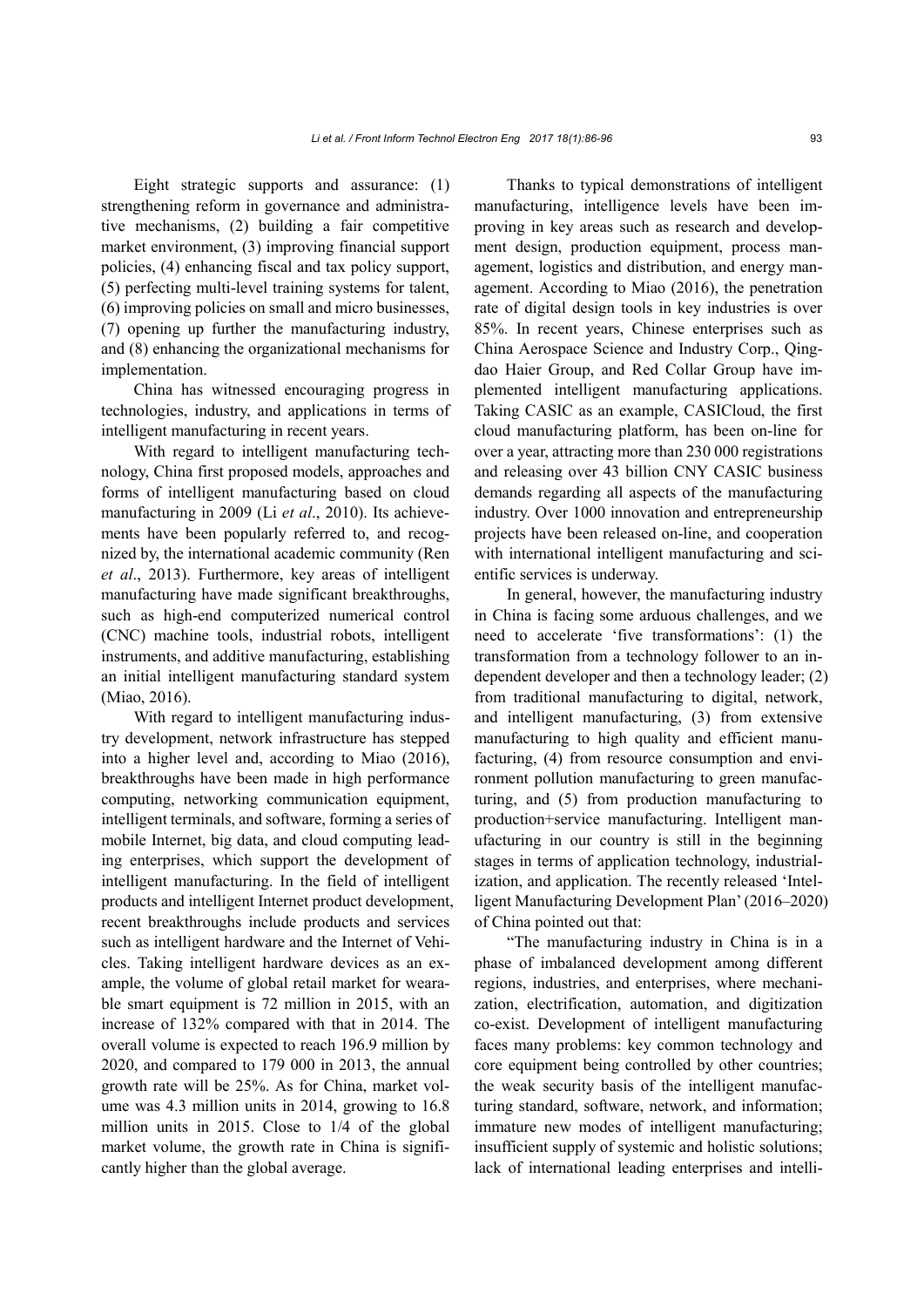gent manufacturing talents of interdisciplinary integration. Compared with developed countries, China faces a more complicated environment, severe situation, and arduous tasks in the efforts of advancing the transformation of our intelligent manufacturing industry."

# **6 Research direction of AI 2.0 in intelligent manufacturing industry**

From the perspective of application technology, industry development and application demonstration, we propose the following research directions for the application of AI 2.0 in the intelligent manufacturing industry.

# **6.1 Application technologies of intelligent manufacturing**

Based on the deep integration of AI 2.0 technology, manufacturing science and technology, information communication science and technology, and manufacturing application technology in the manufacturing industry, this research focuses on the follow aspects of intelligent manufacturing application technologies:

1. General technology of intelligent manufacturing systems, including intelligent manufacturing framework technology, SDN network system framework technology, air-space-ground integrated system framework technology, business models of intelligent manufacturing service, enterprise modeling and simulation technology, system development, application and implementation technology, intelligent manufacturing security technology, intelligent manufacturing assessment technology, and intelligent manufacturing standardization technology.

2. Intelligent manufacturing system platform technology: big data of intelligent manufacturing based network technology, intelligent resources/ capacity perception, Internet of Things; intelligent resources/capacities virtualization and service technology; construction/management/assessment technology for intelligent service; management, analysis and mining of intelligent knowledge/model/big data; technology for intelligent man-machine interaction; swarm intelligence design technology; intelligent design technology based on big data and massive

knowledge; man-machine hybrid intelligent production technology; intelligent experiment technology that combines vitality and reality; intelligent management technology of independent decision-making; intelligent support technology with online service and remote support.

3. Intelligent design, production, management, experiment, support, and other key technologies involved in the entire circle of intelligent manufacturing, including: intelligent cloud innovation design technology, intelligent cloud product design technology, intelligent cloud production equipment technology, intelligent cloud operation and management technology, intelligent cloud simulation and experiment technology, and intelligent cloud service and support technology.

## **6.2 Development of the intelligent manufacturing industry**

Intelligent products and intelligent interconnected products are to be researched.

As for intelligent manufacturing enabling tools, the following research needs to be conducted: intelligent industrial software including system software, platform software, and application software, as well as intelligent hardware that supports intelligent design, production, test, and assurance, including intelligent material, intelligent sensors, intelligent equipment, intelligent robots, new-generation intelligent network devices, service-oriented SDN control platforms, and new network evaluation systems.

Intelligent manufacturing systems need to be developed and operated on different layers, including intelligent manufacturing unit, intelligent workshop, intelligent factory, and intelligent industry, to support innovative manufacturing models, including process intelligent manufacturing, discrete intelligent manufacturing, networked collaborative manufacturing, and remote diagnosis and maintenance services.

# **6.3 Typical paradigms of intelligent manufacturing**

Demonstrations to be researched and implemented include model-driven intelligent collaborative manufacturing across enterprises (businesses), knowledge-driven enterprise cloud services of intelligent manufacturing, human-machine-material cooperative intelligent workshop cloud, autonomous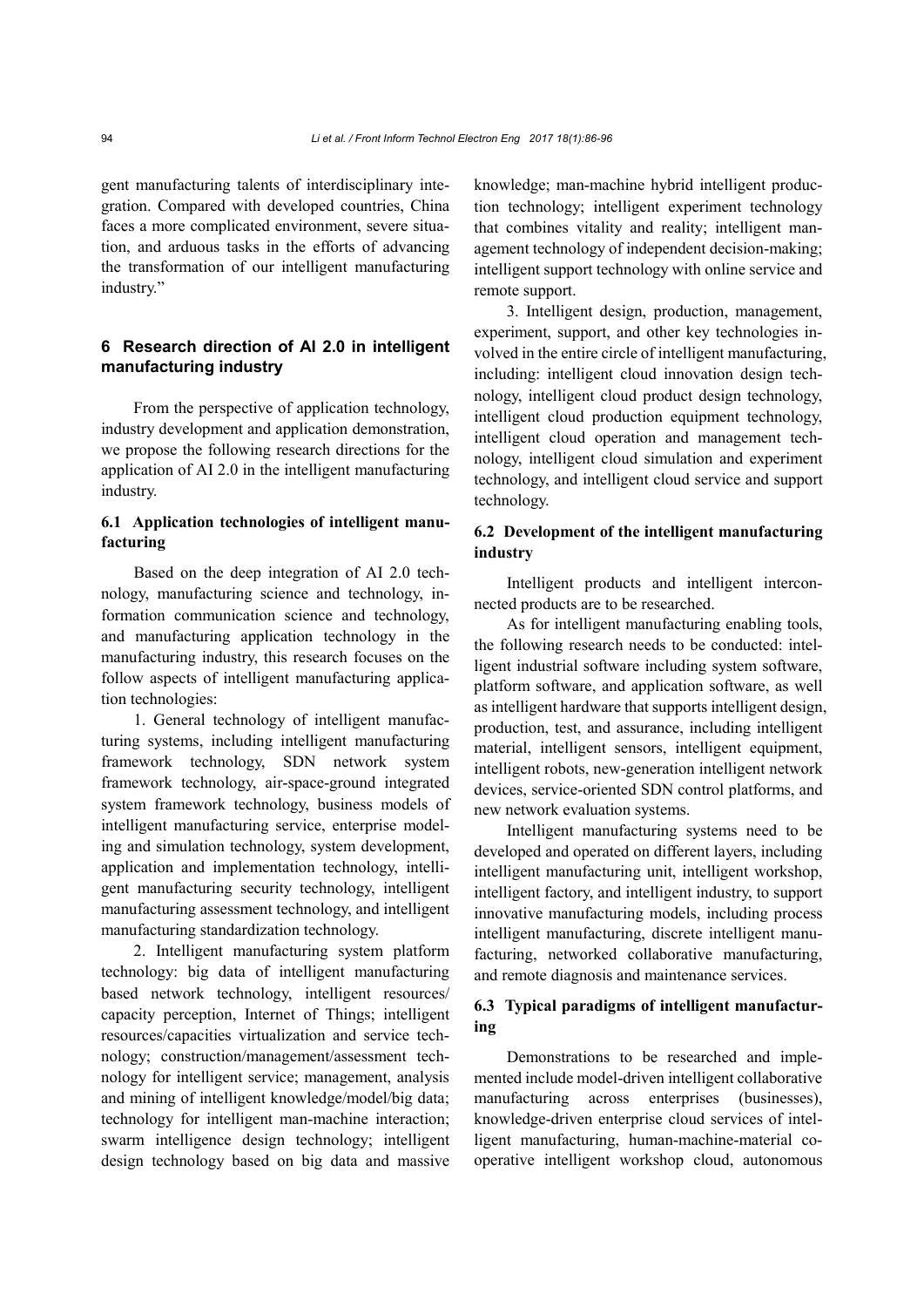intelligent manufacturing units. At the same time, demonstrations need to be promoted and applied in key areas:

1. Paradigm of model-driven intelligent collaborative manufacturing across enterprises. As for model-driven intelligent collaborative manufacturing across enterprises (businesses), the cloud pool of all kinds of manufacturing resources/capacities needs to be built, and intelligent cloud technology needs to be used to automatically match demands and requirements of resources/services and realize selfconstruction, management, operation, and evaluation of the service environment. Operation centers of intelligent manufacturing cloud platforms need to be built to support model-driven, collaborative, full life cycle activities such as R&D, production, management, logistics, and supportive services.

2. Paradigm of knowledge-driven cloud service for enterprises. As for knowledge-driven enterprise cloud services, which are based on integration, management, analysis, and mining of enterprise data, models, and knowledge, the operation center of the enterprise cloud platform needs to be built to provide enterprise services such as intelligent design, modeling and simulation, testing, production, management, supply chain, logistics, sales, 3D printing, and comprehensive assurance to support full life cycle activities.

3. Paradigm of human-machine-material cooperative workshop cloud. Human-machine-material cooperative workshop cloud uses technologies and products such as human-machine-material cooperative intelligent robots, intelligent optimization technology for processing code, intelligent equipment assurance, intelligent monitoring, intelligent logistics, cloud quality assurance, cloud management, and cloud scheduling to build intelligent equipment, production lines, processing control and workshop decision-making systems to achieve the integration of human, machine, and material with the help of an intelligent workshop operation center.

4. Paradigm of autonomous intelligent manufacturing units. Autonomous intelligent manufacturing units use technologies and products such as intelligent manufacturing distribution and planning based on advanced autonomous unmanned systems, online inspections, parts recognition and positioning, accident alarming to build intelligent devices, processing equipment, online monitoring systems, intelligent workplaces, security alarm systems, and automatic loading and unloading devices, with the help of a control center based on an advanced autonomous unmanned system.

Breakthroughs need to be made in technologies of full life cycle activity, full processes and flow intelligence including intelligent design, production, management, testing, and assurance based on AI 2.0 according to the requirements of developments in full life cycle activities and processes. Demonstrations to be developed and implemented include customizable and innovative designs based on Internet swarm intelligence, collaborative R&D spaces, intelligent cloud production, intelligent collaborative assurance, and supply/marketing/service chains, and need to be promoted and applied in key industries:

1. Paradigm of Internet-based swarm intelligence customized innovative design. As for customertailored and innovative design based on Internet swarm intelligence demonstrations, products and technologies such as collaborative innovation and design and tailored applications are used to build a customer-tailored and innovative design platform based on Internet swarm intelligence, enabling cloudswarm-intelligence-based product selection, experience, user involvement in design, and real-time tracking in key industries.

2. Paradigm of collaborative R&D swarm intelligent space. Collaborative R&D space demonstration uses collaborative, parallel, and integrated system methods to build a swarm intelligence space that supports big data processing, knowledge collaboration, and innovation aggregation. It develops various types of collaborative R&D space focusing on important industries, enterprises, and individual users, and encourages these users to collaborate on R&D challenges through Internet crowd sourcing, spreading out R&D tasks.

3. Paradigm for intelligent plant production. Big data and massive knowledge-based intelligent technology may help realize intelligent scheduling and planning, process parameter optimization, intelligent logistics management and control, product quality analysis and improvement, preventive maintenance, production cost analyses and estimates, energy consumption monitoring and intelligent allocation, monitoring of production processes and procedures, and